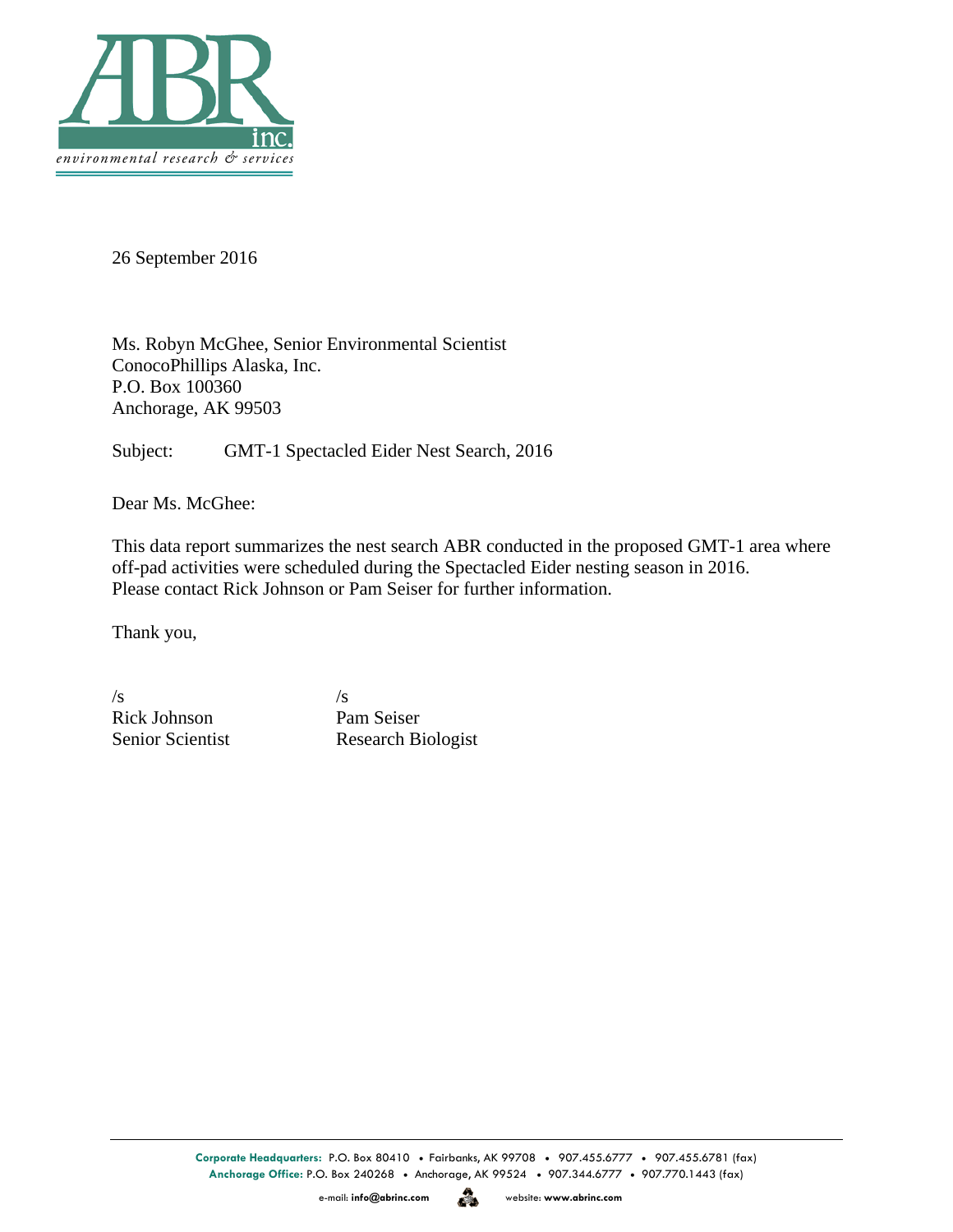## **INTRODUCTION**

In preparation for the winter construction season, survey activities were planned along the proposed routes for the GMT-1 pipeline and road during the summer of 2016. Spectacled Eiders occur at low densities in the GMT-1 area and may breed there, whereas the probability of Steller's Eiders occurring near GMT-1 is quite low, and no evidence exists of them breeding in or near this area in recent times. The Incidental Take Statement of the Biological Opinion for GMT-1 (USFWS 2015) contained terms and conditions that restrict human activity to gravel pads where the activity occurs within 200 m of active Spectacled Eider nests: "T&C 1a. Groundlevel activity (by vehicle or on foot) within 200 meters of occupied Spectacled Eider nests, from June 1 through August 15, will be restricted to existing thoroughfares, such as pads and roads. Construction of permanent facilities, placement of fill, alteration of habitat, and introduction of high noise levels within 200 meters of occupied spectacled eider nests will be prohibited." To comply with T&C 1a in 2015, ConocoPhillips Alaska, Inc., contracted ABR to conduct a nest search for Spectacled Eiders along the proposed pipeline route for GMT-1 prior to survey activities. Additional survey work of the pipeline together with the road routes was scheduled for summer 2016; the eider nest search area in 2015 was expanded to include both the proposed pipeline and road routes. This report is a brief summary of the nest search for Spectacled Eiders conducted for the GMT-1 project in 2016. Background, methods, and references cited here are presented in more detail in a report on nest searches in the Alpine area (Seiser and Johnson 2016, Eider nest searches in the Alpine Area, 2016. Unpublished report for ConocoPhillips Alaska, Inc., by ABR, Inc.).

## **STUDY SITE AND METHODS**

The study area included the proposed GMT-1 pipeline and road route in the Northeast National Petroleum Reserve-Alaska (NE NPRA) between the CD-5 drill pad and the proposed GMT-1 drill pad (Figure 1). We conducted intensive ground-based nest searches for eiders during 21–24 June in potential nesting habitat within 200 m of each side of the GMT-1 pipeline and road using the same methods as Seiser and Johnson (2016). Within the 200 m boundaries, we searched suitable eider nesting habitats, represented as shaded areas in Figure 1: Brackish Water, Salt-killed Tundra, Salt Marsh, Deep Water (both with and without islands),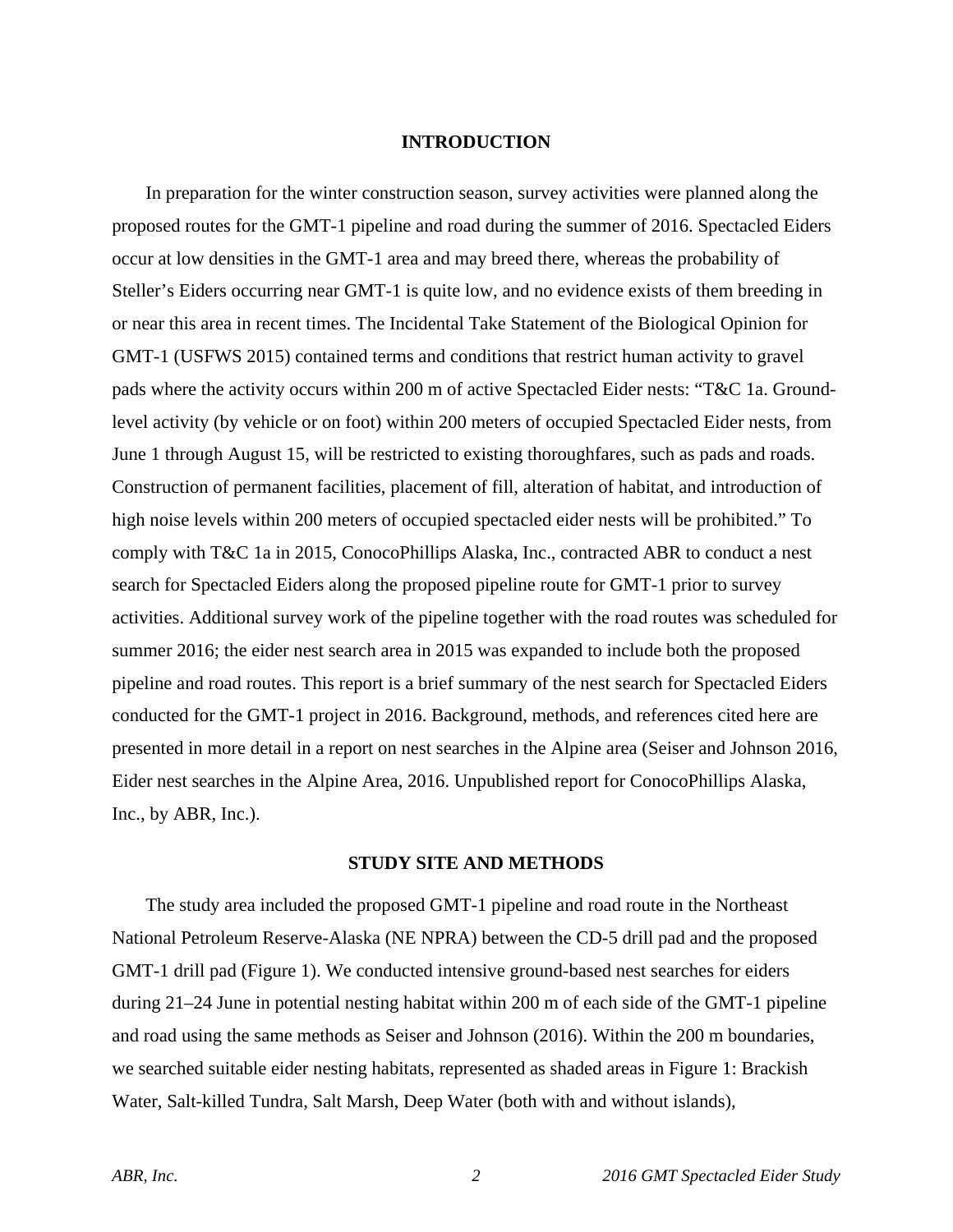

Figure 1. Eider nest search area along the proposed GMT-1 pipeline and road route in the Northeast National Petroleum Reserve-Alaska, 2016.